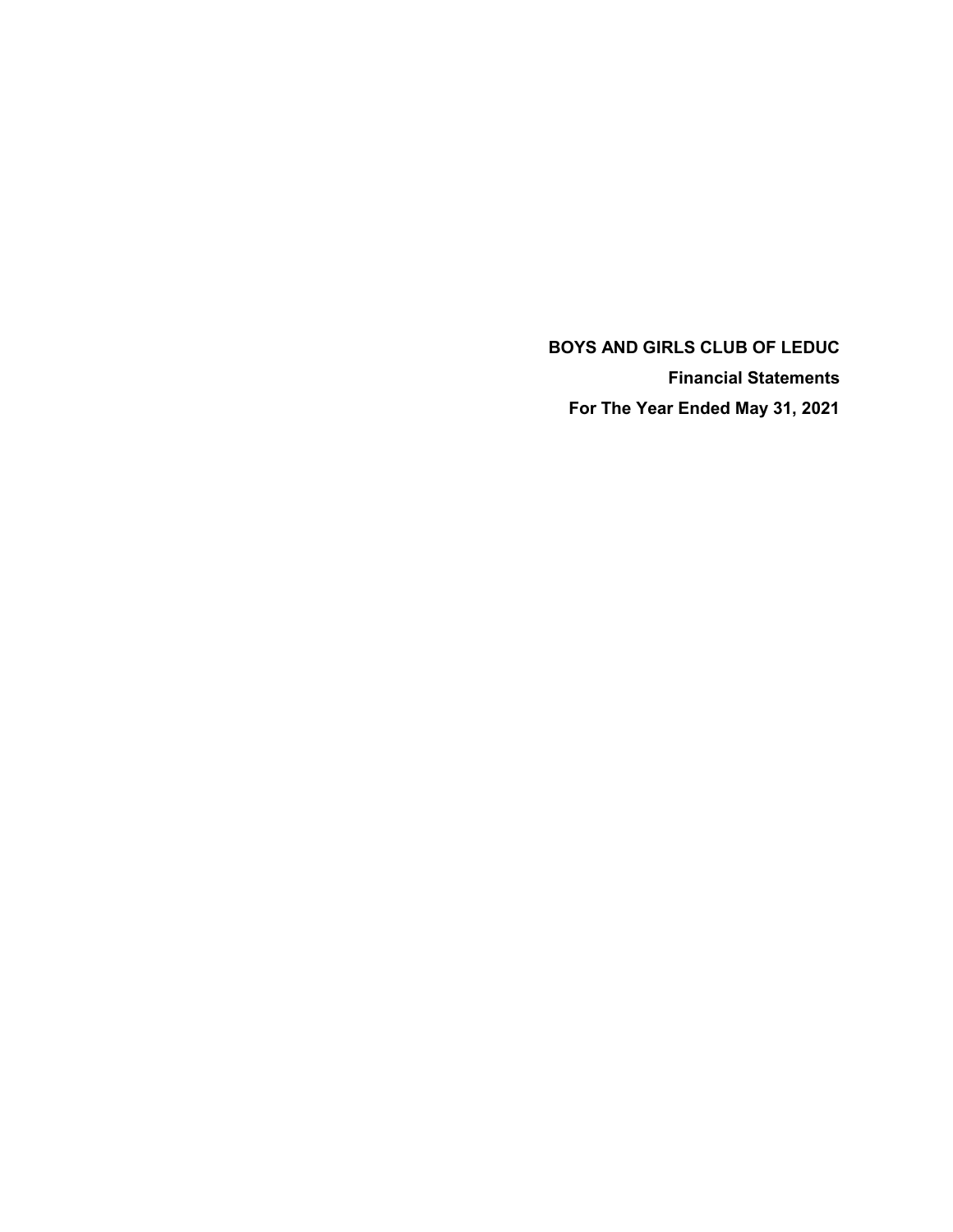

# INDEPENDENT AUDITORS' REPORT

To the Members of Boys and Girls Club of Leduc

#### Qualified Opinion

We have audited the financial statements of Boys and Girls Club of Leduc (the Club), which comprise the statement of financial position as at May 31, 2021, and the statements of operations, changes in net assets and cash flows for the year then ended, and notes to the financial statements, including a summary of significant accounting policies.

In our opinion, except for the possible effects of the matter described in the Basis for Qualified Opinion section of our report, the accompanying financial statements present fairly, in all material respects, the financial position of the Club as at May 31, 2021, and its results of operations and its cash flows for the year then ended in accordance with Canadian accounting standards for not-for-profit organizations.

#### Basis for Qualified Opinion

In common with many not-for-profit organizations, the Club derives revenue from fundraising activities and donations the completeness of which is not susceptible to satisfactory audit verification. Accordingly, verification of these revenues was limited to the amounts in the records of the Club. Therefore, we were not able to determine whether any adjustments might be necessary to fundraising and donation revenue, excess of revenues over expenses, and cash flows from operations for the year ended May 31, 2021, current assets and net assets as at May 31, 2021.

We conducted our audit in accordance with Canadian generally accepted auditing standards. Our responsibilities under those standards are further described in the Auditors' Responsibilities for the Audit of the Financial Statements section of our report. We are independent of the Club in accordance with the ethical requirements that are relevant to our audit of the financial statements in Canada, and we have fulfilled our other ethical responsibilities in accordance with these requirements. We believe that the audit evidence we have obtained is sufficient and appropriate to provide a basis for our qualified audit opinion.

#### Responsibilities of Management and Those Charged with Governance for the Financial Statements

Management is responsible for the preparation and fair presentation of the financial statements in accordance with Canadian accounting standards for not-for-profit organizations, and for such internal control as management determines is necessary to enable the preparation of financial statements that are free from material misstatement, whether due to fraud or error.

In preparing the financial statements, management is responsible for assessing the Club's ability to continue as a going concern, disclosing, as applicable, matters relating to going concern and using the going concern basis of accounting unless management either intends to liquidate the Club or to cease operations, or has no realistic alternative but to do so.

(continues)

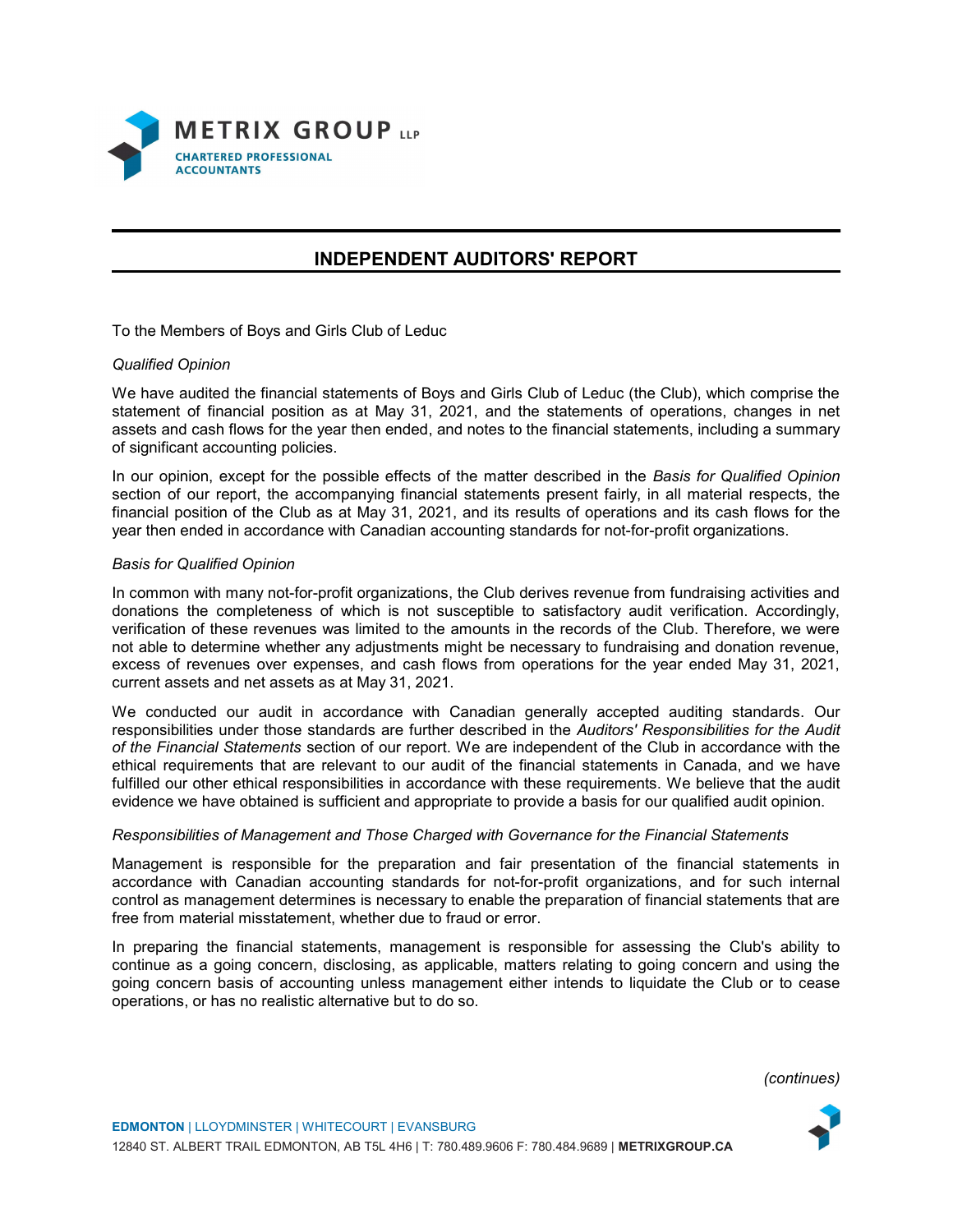Independent Auditors' Report to the Members of Boys and Girls Club of Leduc (continued)

Those charged with governance are responsible for overseeing the Club's financial reporting process.

#### Auditors' Responsibilities for the Audit of the Financial Statements

Our objectives are to obtain reasonable assurance about whether the financial statements as a whole are free from material misstatement, whether due to fraud or error, and to issue an auditors' report that includes our opinion. Reasonable assurance is a high level of assurance, but is not a guarantee that an audit conducted in accordance with Canadian generally accepted auditing standards will always detect a material misstatement when it exists. Misstatements can arise from fraud or error and are considered material if, individually or in the aggregate, they could reasonably be expected to influence the economic decisions of users taken on the basis of these financial statements. As part of an audit in accordance with Canadian generally accepted auditing standards, we exercise professional judgment and maintain professional skepticism throughout the audit. We also:

- Identify and assess the risks of material misstatement of the financial statements, whether due to fraud or error, design and perform audit procedures responsive to those risks, and obtain audit evidence that is sufficient and appropriate to provide a basis for our opinion. The risk of not detecting a material misstatement resulting from fraud is higher than one resulting from error, as fraud may involve collusion, forgery, intentional omissions, misrepresentations, or the override of internal control.
- Obtain an understanding of internal control relevant to the audit in order to design audit procedures that are appropriate in the circumstances, but not for the purpose of expressing an opinion on the effectiveness of the Club's internal control.
- Evaluate the appropriateness of accounting policies used and the reasonableness of accounting estimates and related disclosures made by management.
- Conclude on the appropriateness of management's use of the going concern basis of accounting and, based on the audit evidence obtained, whether a material uncertainty exists related to events or conditions that may cast significant doubt on the Club's ability to continue as a going concern. If we conclude that a material uncertainty exists, we are required to draw attention in our auditors' report to the related disclosures in the financial statements or, if such disclosures are inadequate, to modify our opinion. Our conclusions are based on the audit evidence obtained up to the date of our auditors' report. However, future events or conditions may cause the Club to cease to continue as a going concern.
- Evaluate the overall presentation, structure and content of the financial statements, including the disclosures, and whether the financial statements represent the underlying transactions and events in a manner that achieves fair presentation.

We communicate with those charged with governance regarding, among other matters, the planned scope and timing of the audit and significant audit findings, including any significant deficiencies in internal control that we identify during our audit.

METRIX GROUP LLP

Chartered Professional Accountants

Edmonton, Alberta October 22, 2021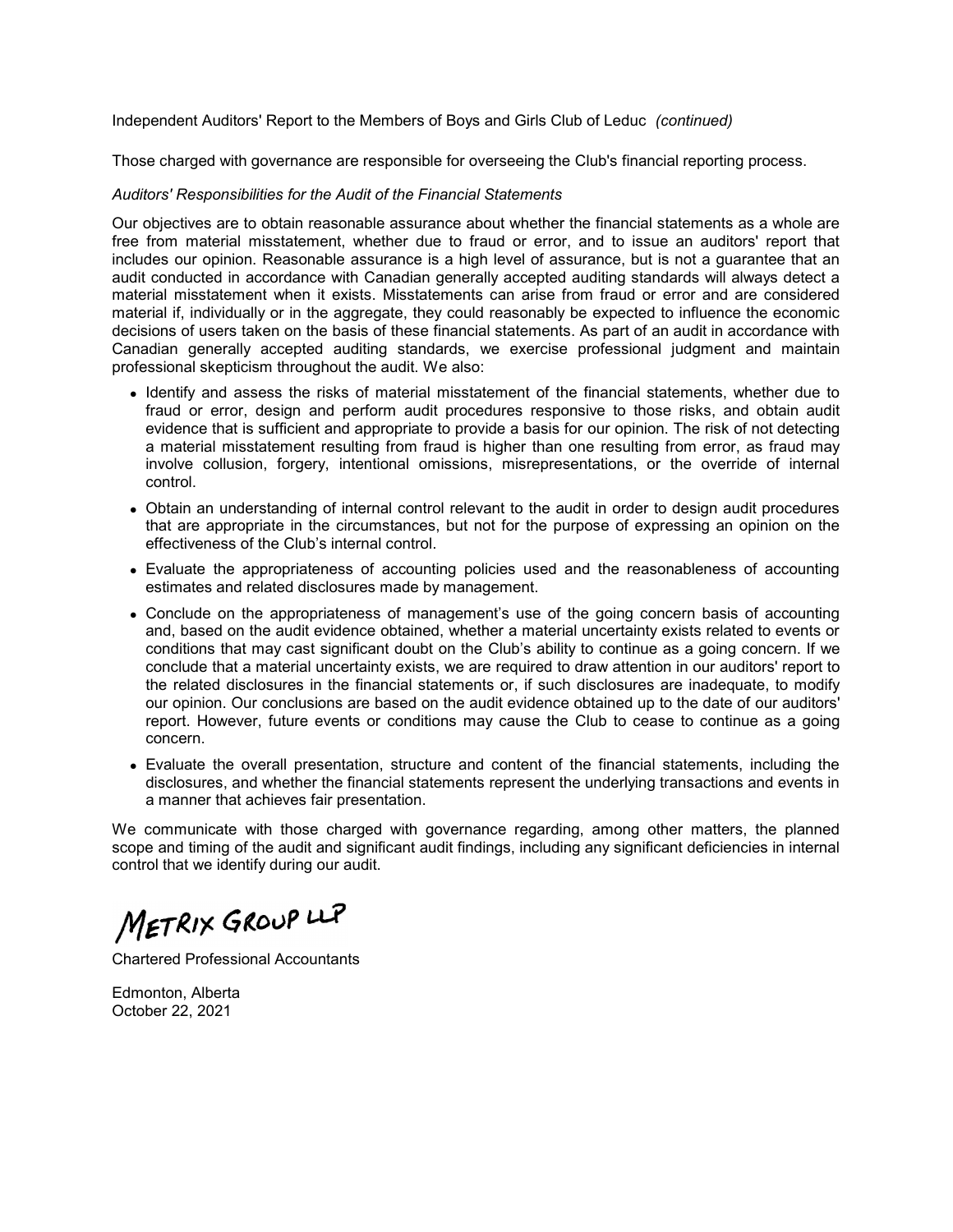# BOYS AND GIRLS CLUB OF LEDUC Statement of Financial Position As at May 31, 2021

|                                                                                                                                                | 2021                                    | 2020                                    |
|------------------------------------------------------------------------------------------------------------------------------------------------|-----------------------------------------|-----------------------------------------|
| <b>ASSETS</b>                                                                                                                                  |                                         |                                         |
| <b>CURRENT</b><br>Cash and cash equivalents (Note 2)<br>Accounts receivable (Note 3)<br>Prepaid expenses<br>Goods and Services Tax recoverable | \$<br>976,497<br>22,177<br>7,141<br>873 | \$<br>593,602<br>16,123<br>6,629<br>591 |
|                                                                                                                                                | 1,006,688                               | 616,945                                 |
| LONG TERM INVESTMENTS (Note 4)                                                                                                                 |                                         | 100,000                                 |
| TANGIBLE CAPITAL ASSETS (Note 5)                                                                                                               | 41,161                                  | 61,022                                  |
|                                                                                                                                                | 1,047,849                               | \$<br>777,967                           |
| <b>LIABILITIES</b><br><b>CURRENT</b>                                                                                                           |                                         |                                         |
| Accounts payable and accrued liabilities (Note 6)<br>Deferred revenue (Note 7)                                                                 | \$<br>54,375<br>75,157                  | \$<br>41,305<br>55,061                  |
|                                                                                                                                                | 129,532                                 | 96,366                                  |
| DEFERRED CAPITAL CONTRIBUTIONS (Note 8)                                                                                                        | 19,795                                  | 25,644                                  |
| CANADA EMERGENCY BUSINESS ACCOUNT LOAN (Note 12)                                                                                               | 40,000                                  | 40,000                                  |
|                                                                                                                                                | 189,327                                 | 162,010                                 |
| <b>NET ASSETS</b><br>Unrestricted<br>Invested in tangible capital assets                                                                       | 837,156<br>21,366                       | 580,579<br>35,378                       |
|                                                                                                                                                | 858,522                                 | 615,957                                 |
|                                                                                                                                                | 1,047,849                               | \$<br>777,967                           |

ON BEHALF OF THE BOARD:

\_\_\_\_\_\_\_\_\_\_\_\_\_\_\_\_\_\_\_\_\_\_\_\_\_\_\_\_\_ Director

\_\_\_\_\_\_\_\_\_\_\_\_\_\_\_\_\_\_\_\_\_\_\_\_\_\_\_\_\_ Director

The accompanying notes are an integral part of these financial statements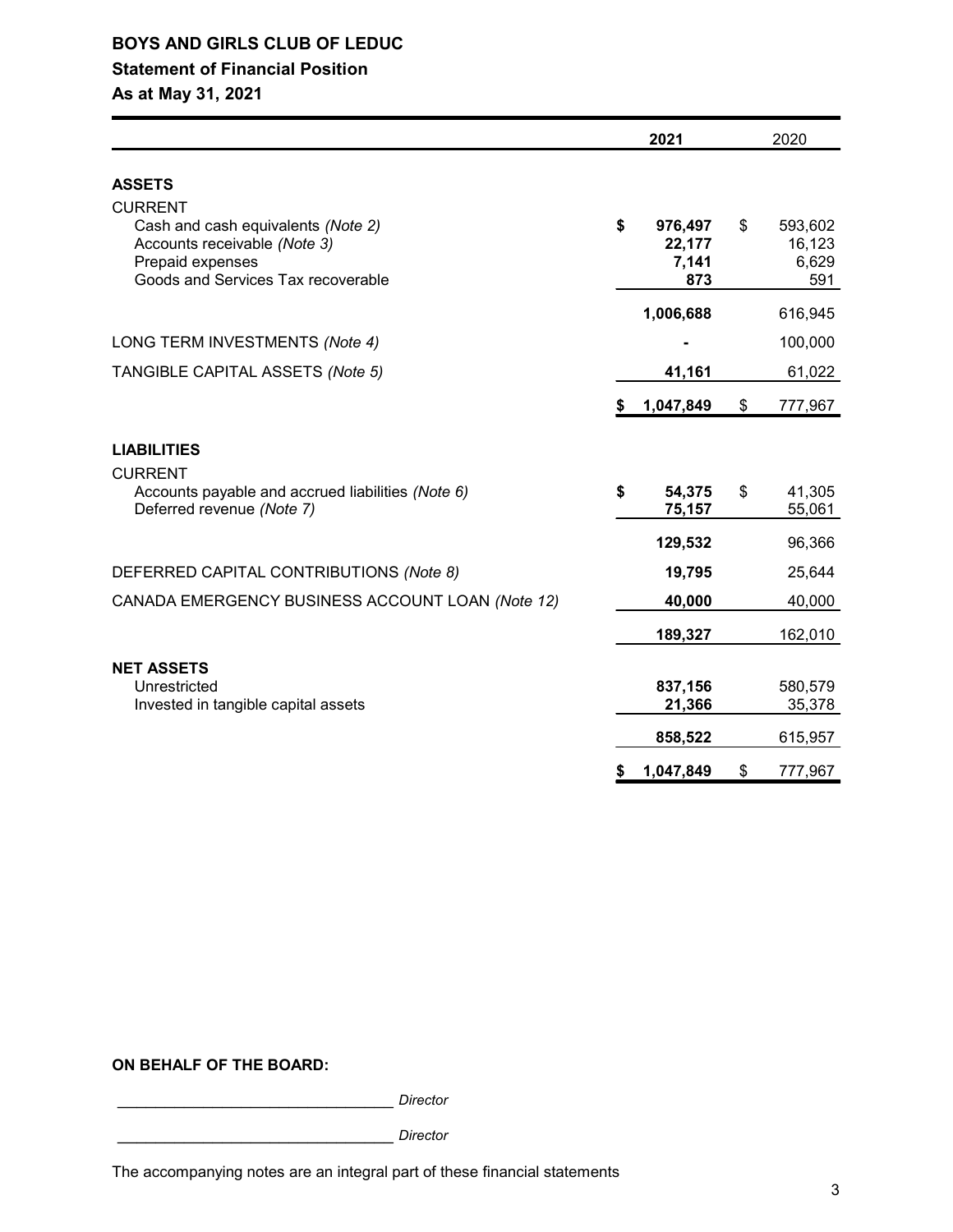|                                                         | 2021          | 2020          |
|---------------------------------------------------------|---------------|---------------|
|                                                         |               |               |
| <b>REVENUE</b><br>Grants (Note 10)                      | \$<br>439,100 | \$<br>276,840 |
| Donations                                               | 34,116        | 94,440        |
| Program fees (Note 7)                                   | 22,065        | 72,330        |
| Fundraising                                             | 14,983        | 44,862        |
| Casino and raffle (Note 7)                              | 14,000        | 11,150        |
| Membership fees (Note 7)                                | 9,531         | 15,150        |
| Volunteering and late fees                              | 9,199         | 8,424         |
| Amortization of deferred capital contributions (Note 8) | 5,849         | 5,849         |
|                                                         |               |               |
|                                                         | 548,843       | 529,045       |
| <b>EXPENSES</b>                                         |               |               |
| Salaries, wages and benefits                            | 319,987       | 300,902       |
| Program supplies                                        | 37,055        | 22,416        |
| Rent                                                    | 15,997        | 15,639        |
| Amortization of tangible capital assets                 | 12,865        | 26,446        |
| Fundraising                                             | 8,029         | 28,371        |
| Professional fees                                       | 8,000         | 5,824         |
| Telephone                                               | 6,589         | 7,180         |
| Insurance                                               | 5,349         | 5,061         |
| Office                                                  | 4,853         | 4,017         |
| Membership dues and licences                            | 3,010         | 1,598         |
| Interest and bank charges                               | 2,729         | 3,442         |
| Automobile                                              | 2,322         | 2,527         |
| Advertising and promotion<br><b>Bad debts</b>           | 2,317         | 1,839<br>145  |
| Professional development                                | 1,200<br>972  | 5,171         |
| Repairs and maintenance                                 | 641           | 378           |
| Travel                                                  | 451           | 970           |
|                                                         | 432,366       | 431,926       |
| <b>EXCESS OF REVENUE OVER EXPENSES FROM OPERATIONS</b>  | 116,477       | 97,119        |
|                                                         |               |               |
| <b>OTHER INCOME</b>                                     |               |               |
| Canada Emergency Wage Subsidy (Note 12)                 | 100,540       | 29,758        |
| Canada Emergency Business Account Loan (Note 12)        | 20,000        |               |
| Interest income                                         | 3,280         | 7,049         |
| Temporary Wage Subsidy (Note 12)                        | 1,893         | 5,228         |
| Gain on disposal of tangible capital assets             | 375           |               |
|                                                         | 126,088       | 42,035        |
| <b>EXCESS OF REVENUE OVER EXPENSES</b>                  | \$<br>242,565 | \$<br>139,154 |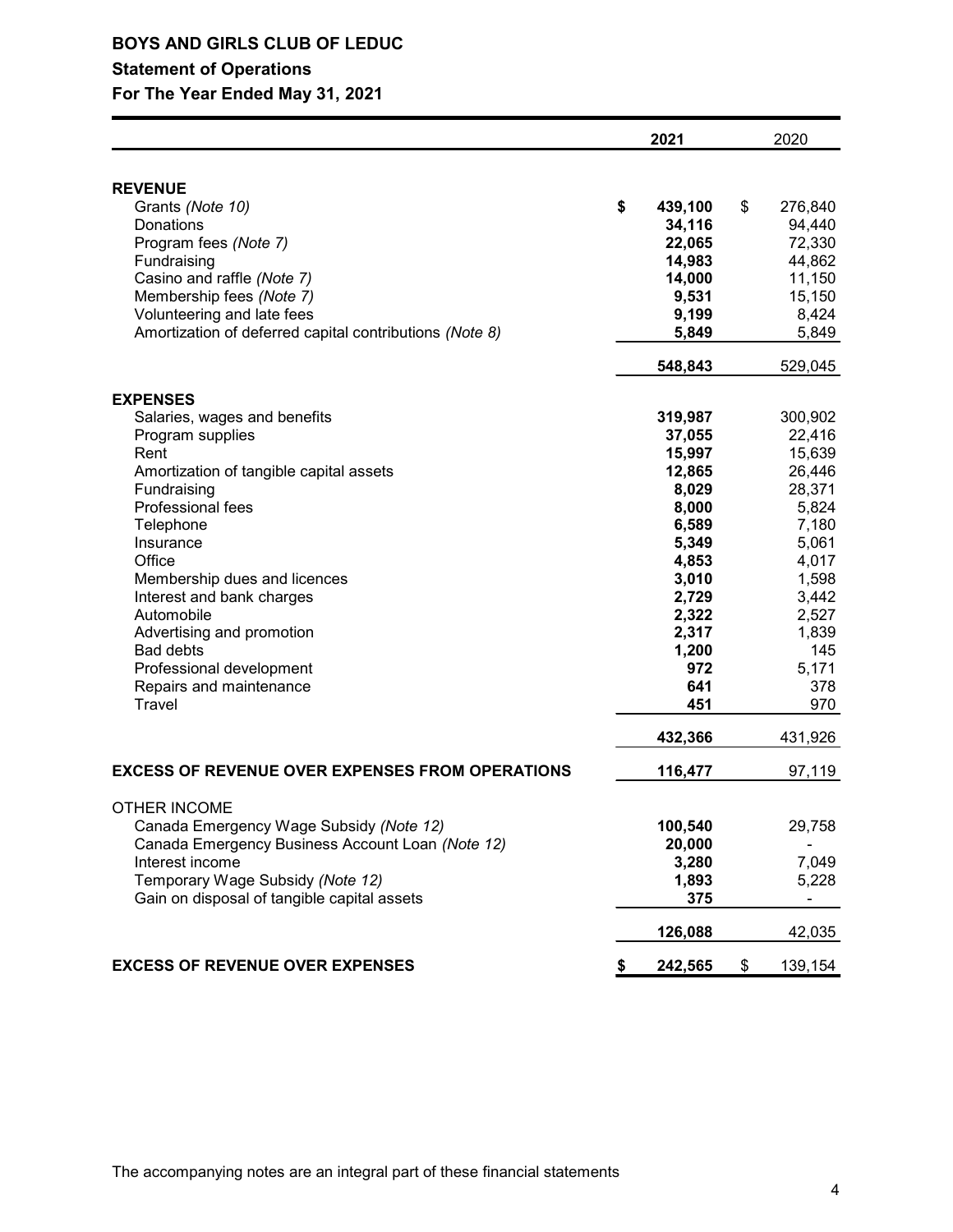# BOYS AND GIRLS CLUB OF LEDUC Statement of Changes in Net Assets For The Year Ended May 31, 2021

|                                                    | Invested in<br>Tangible<br><b>Capital Assets</b><br>Unrestricted<br>2021 |            |   |             |  |         | 2020 |         |
|----------------------------------------------------|--------------------------------------------------------------------------|------------|---|-------------|--|---------|------|---------|
| <b>NET ASSETS - BEGINNING OF YEAR</b>              | \$                                                                       | 580,579 \$ |   | 35,378 \$   |  | 615,957 | S    | 476,803 |
| Excess of revenue over expenses                    |                                                                          | 242,565    |   |             |  | 242,565 |      | 139,154 |
| Amortization of tangible capital assets            |                                                                          | 12,865     |   | (12, 865)   |  |         |      |         |
| Amortization of deferred capital<br>contributions  |                                                                          | (5,849)    |   | 5,849       |  |         |      |         |
| Purchase of tangible capital assets                |                                                                          | (3,400)    |   | 3,400       |  |         |      |         |
| Gain on disposal of tangible capital assets        |                                                                          | (375)      |   | 375         |  |         |      |         |
| Proceeds on disposal of tangible capital<br>assets |                                                                          | 10,771     |   | (10,771)    |  |         |      |         |
| <b>NET ASSETS - END OF YEAR</b>                    |                                                                          | 837,156    | S | 21,366<br>S |  | 858,522 | -S   | 615,957 |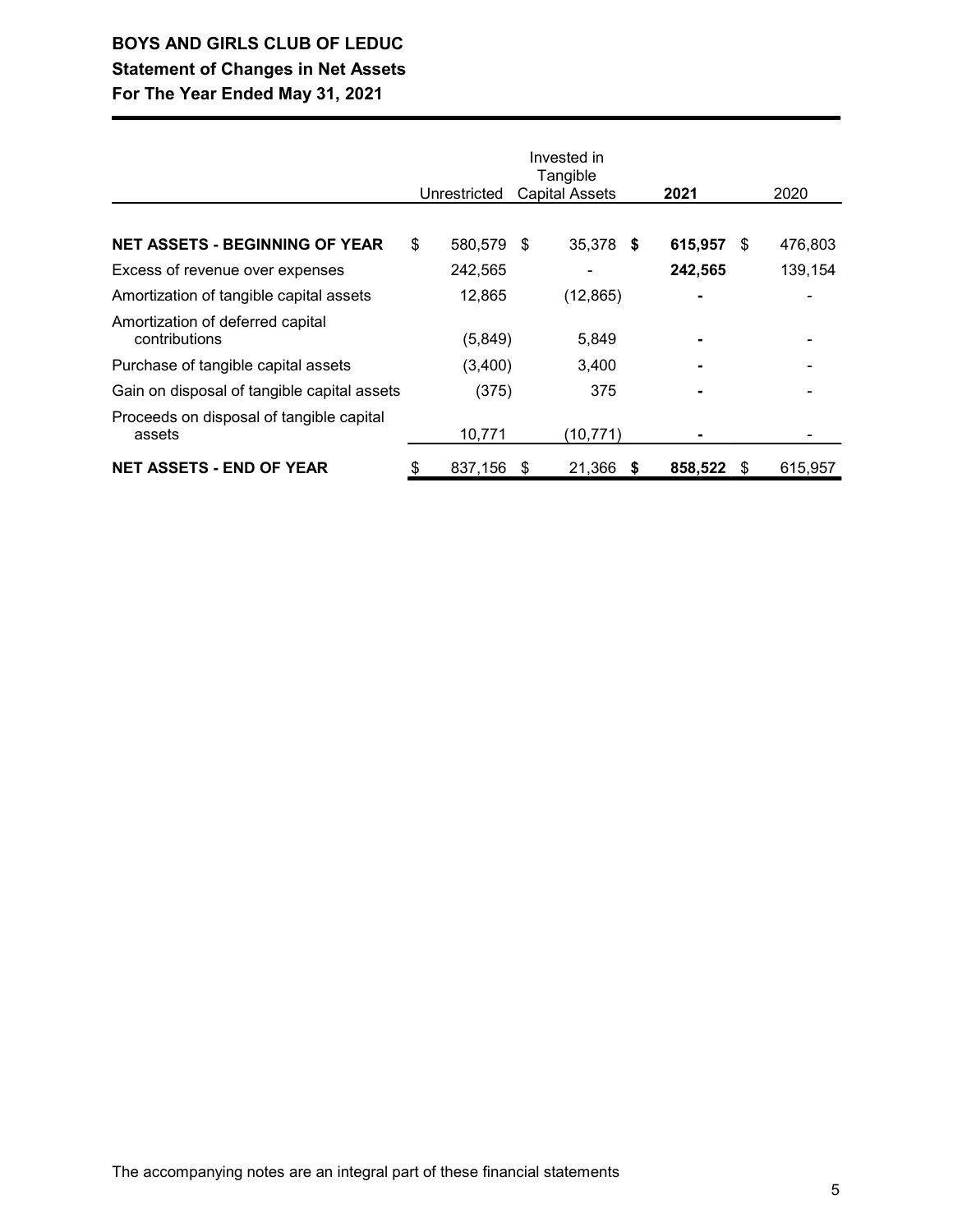## For The Year Ended May 31, 2021

|                                                                                                                                                                                                                                                          | 2021                                          | 2020                                                |
|----------------------------------------------------------------------------------------------------------------------------------------------------------------------------------------------------------------------------------------------------------|-----------------------------------------------|-----------------------------------------------------|
|                                                                                                                                                                                                                                                          |                                               |                                                     |
| <b>OPERATING ACTIVITIES</b><br>Excess of revenue over expenses                                                                                                                                                                                           | \$<br>242,565                                 | \$<br>139,154                                       |
| Items not affecting cash:<br>Amortization of tangible capital assets<br>Amortization of deferred capital contributions<br>Gain on disposal of tangible capital assets<br>Canadian Emergency Business Account (Note 12)<br>Donated tangible capital asset | 12,865<br>(5, 849)<br>(375)<br>(20,000)<br>-  | 26,446<br>(5,849)<br>(4,500)                        |
| Changes in non-cash working capital:                                                                                                                                                                                                                     | 229,206                                       | 155,251                                             |
| Accounts receivable<br>Prepaid expenses<br>Goods and Services Tax recoverable<br>Accounts payable and accrued liabilities<br>Deferred contributions                                                                                                      | (6,054)<br>(512)<br>(282)<br>13,070<br>20,096 | (10, 996)<br>2,634<br>1,538<br>(2,602)<br>(16, 965) |
|                                                                                                                                                                                                                                                          | 26,318                                        | (26, 391)                                           |
|                                                                                                                                                                                                                                                          | 255,524                                       | 128,860                                             |
| <b>INVESTING ACTIVITIES</b><br>Purchase of tangible capital assets<br>Proceeds on disposal of tangible capital assets<br>Disposals of long term investments                                                                                              | (3,400)<br>10,771<br>100,000                  | (950)                                               |
| Cash flow from (used by) investing activities                                                                                                                                                                                                            | 107,371                                       | (950)                                               |
| <b>FINANCING ACTIVITIES</b><br>Proceeds from Canadian Emergency Business Account<br>loan (Note 12)<br>Deferred capital contribution received                                                                                                             | 20,000                                        | 40,000<br>4,500                                     |
| Cash flow from financing activities                                                                                                                                                                                                                      | 20,000                                        | 44,500                                              |
| <b>INCREASE IN CASH FLOWS</b>                                                                                                                                                                                                                            | 382,895                                       | 172,410                                             |
| Cash and cash equivalents - beginning of year                                                                                                                                                                                                            | 593,602                                       | 421,192                                             |
| CASH AND CASH EQUIVALENTS - END OF YEAR (Note 2)                                                                                                                                                                                                         | \$<br>976,497                                 | \$<br>593,602                                       |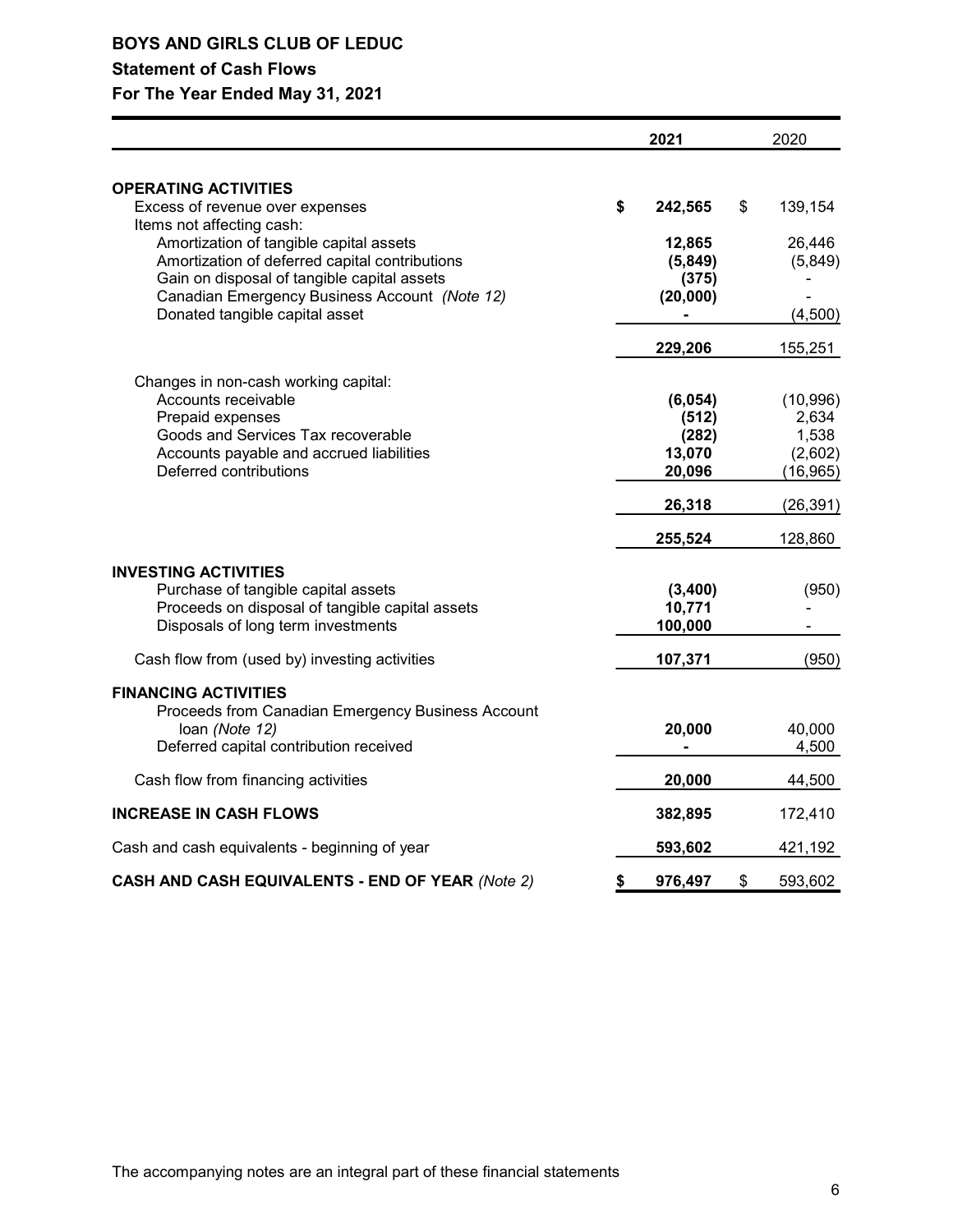## PURPOSE OF THE CLUB

Boys and Girls Club of Leduc (the "Club") is a not-for-profit organization incorporated provincially under the Societies Act of Alberta on March 21, 1988. The Club is a registered charity and is exempt from the payment of income taxes under Subsection 149(1)(I) of the Income Tax Act (Canada).

The purpose of the Club is to provide situations in which volunteers and others can interact with "youth in need" and work in co-operation and co-ordination of other community agencies; and in doing so, strengthen the individual, family and community.

## 1. SUMMARY OF SIGNIFICANT ACCOUNTING POLICIES

#### Basis of presentation

The financial statements were prepared in accordance with Canadian accounting standards for notfor-profit organizations.

#### Cash and cash equivalents

Cash and cash equivalents include cash and short term investments with a maturity of three months or less from the date of acquisition.

#### Revenue recognition

The Club follows the deferral method of accounting for contributions and grants.

Restricted contributions, such as grants, are recognized as revenue in the year in which the related expenses are incurred. Unrestricted contributions and donations are recognized as revenue when received or receivable if the amount to be received can be reasonably estimated and collection is reasonably assured.

Revenue from programs and fundraising are recognized as revenue in the period the service is provided.

Deferred capital contributions are amortized over the life of the related tangible capital asset.

Interest income is recognized as revenue when earned.

## Deferred revenue

Deferred revenue include funds received for specific uses for which the related expenditures have not been incurred.

(continues)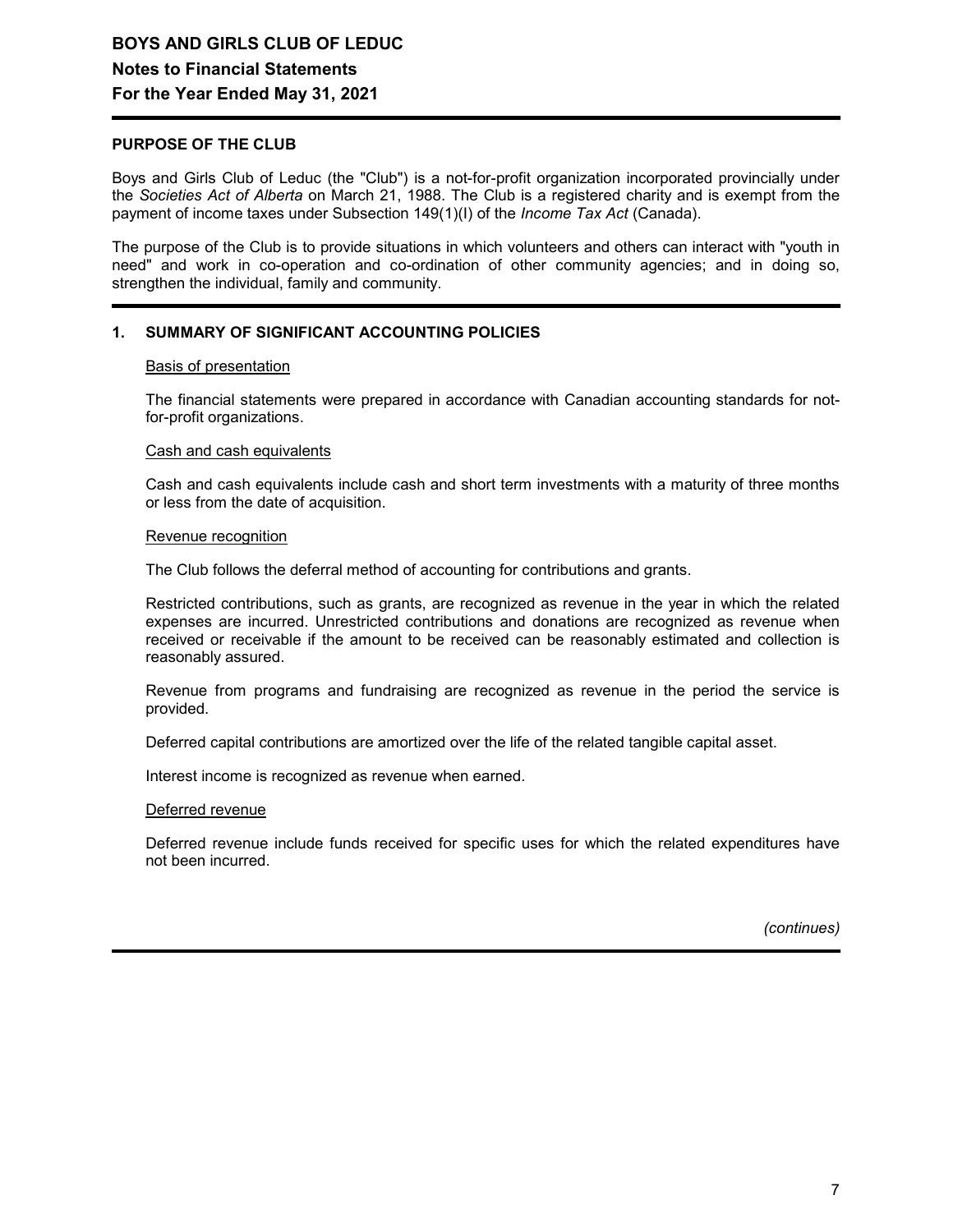## 1. SUMMARY OF SIGNIFICANT ACCOUNTING POLICIES (continued)

#### Tangible capital assets

Tangible capital assets are stated at cost or deemed cost less accumulated amortization and are amortized over their estimated useful lives on a straight-line basis at the following rates:

| Automotive             | 10 vears |
|------------------------|----------|
| Furniture and fixtures | 10 vears |
| Equipment              | 5 vears  |
| Leasehold improvements | 10 vears |

The Club regularly reviews its tangible capital assets to eliminate obsolete items. In the year of acquisition, full-rates are applied.

Tangible capital assets acquired during the year but not placed into use are not amortized until they are placed into use.

#### Impairment of long-lived assets

The Club tests for impairment whenever events or changes in circumstances indicate that the carrying amount of the assets may not be recoverable. Recoverability is assessed by comparing the carrying amount to the projected future net cash flows the long-lived assets are expected to generate through their direct use and eventual disposition. When a test for impairment indicates that the carrying amount of an asset is not recoverable, an impairment loss is recognized to the extent the carrying value exceeds its fair value.

#### Contributed services

The operations of the Club depend on both the contribution of time by volunteers and donated materials from various sources. The fair value of donated materials and services cannot be reasonably determined and are therefore not reflected in these financial statements.

#### Measurement uncertainty

The preparation of financial statements in conformity with Canadian accounting standards for not-forprofit organizations requires management to make estimates and assumptions that affect the reported amount of assets and liabilities, disclosure of contingent assets and liabilities at the date of the financial statements and the reported amounts of revenues and expenses during the period. Significant areas requiring the use of management's estimates include the useful lives of tangible capital assets and the corresponding rates of amortization and the amount of accrued liabilities. Such estimates are periodically reviewed and any adjustments necessary are reported in earnings in the period in which they become known. Actual results could differ from these estimates.

(continues)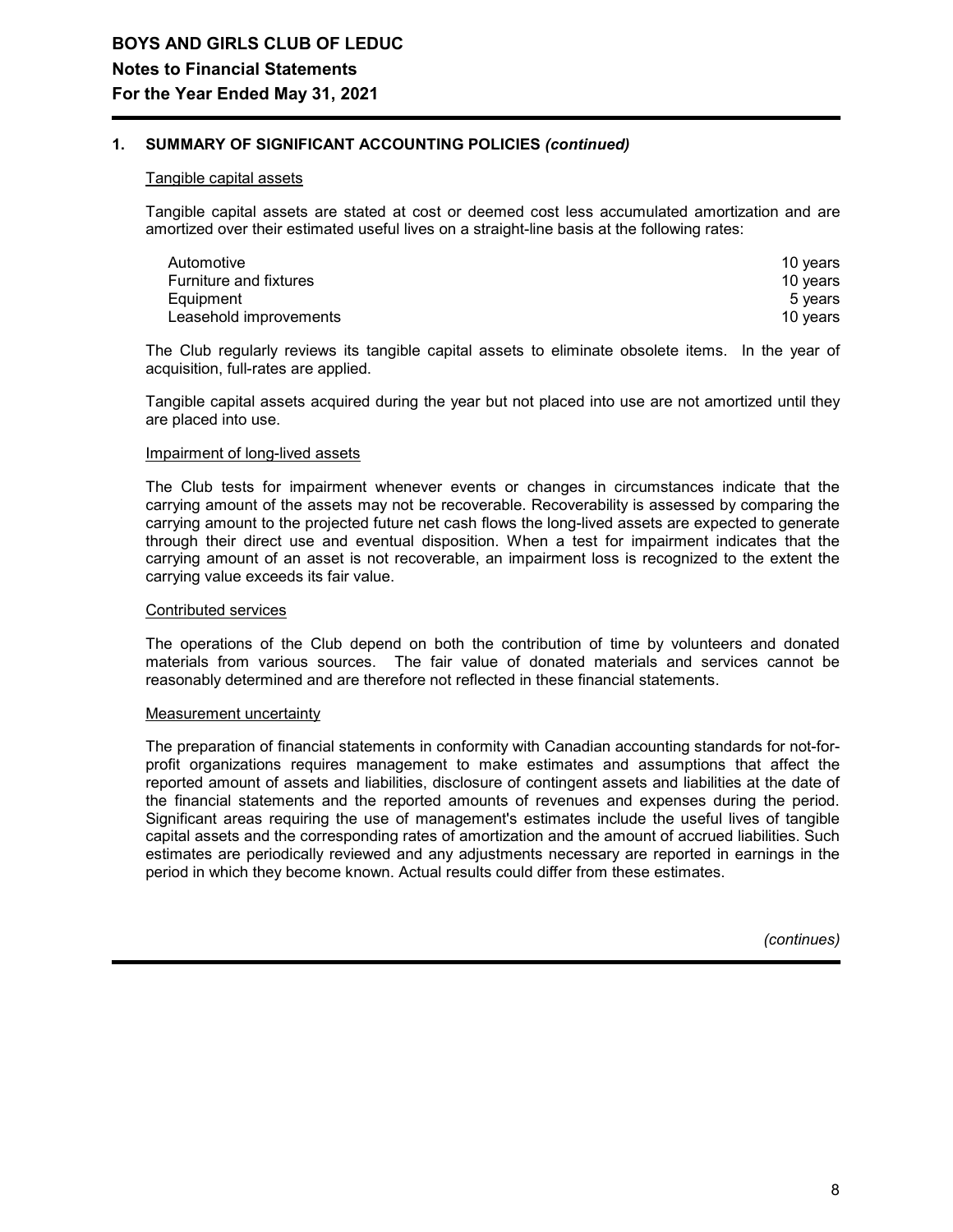## 1. SUMMARY OF SIGNIFICANT ACCOUNTING POLICIES (continued)

#### Financial instruments

#### Measurement of financial instruments

The Club initially measures its financial assets and financial liabilities at fair value adjusted by, in the case of a financial instrument that will not be measured subsequently at fair value, the amount of transaction costs directly attributable to the instruments.

The Club subsequently measures all its financial assets and financial liabilities at amortized cost, except for investments in equity instruments that are quoted in an active market, which are measured at fair value. Changes in fair value are recognized in excess of revenue over expenses.

Financial assets measured at amortized cost include cash and cash equivalents and accounts receivable.

Financial liabilities measured at amortized cost include accounts payable and accrued liabilities.

The Club has no financial assets measured at fair value.

#### Impairment

Financial assets measured at cost are tested for impairment when there are indicators of impairment. The amount of the write-down is recognized in net income. A previously recognized impairment loss may be reversed to the extent of the improvement, directly or by adjusting an allowance account, provided it is no greater than the amount that would have been reported at the date of the reversal had the impairment not been recognized previously. The amount of the reversal is recognized in net income.

## Transaction costs

The Club recognizes its transaction costs in net income in the period incurred. However, the carrying amount of the financial instruments that will not be subsequently measured at fair value is reflected in the transaction costs that are directly attributable to their organization, issuance or assumption.

#### Government assistance

Government assistance is recognized when there is reasonable assurance the Club has complied with terms and conditions of the approved government program and that the assistance will be received

Government assistance related to forgiven loan balances is recognized as other revenue when the loan is received. The assistance related to the wage subsidy is recognized for the period the wages are incurred.

Government assistance recorded in current and prior periods is subject to government review, which could result in future adjustments to income.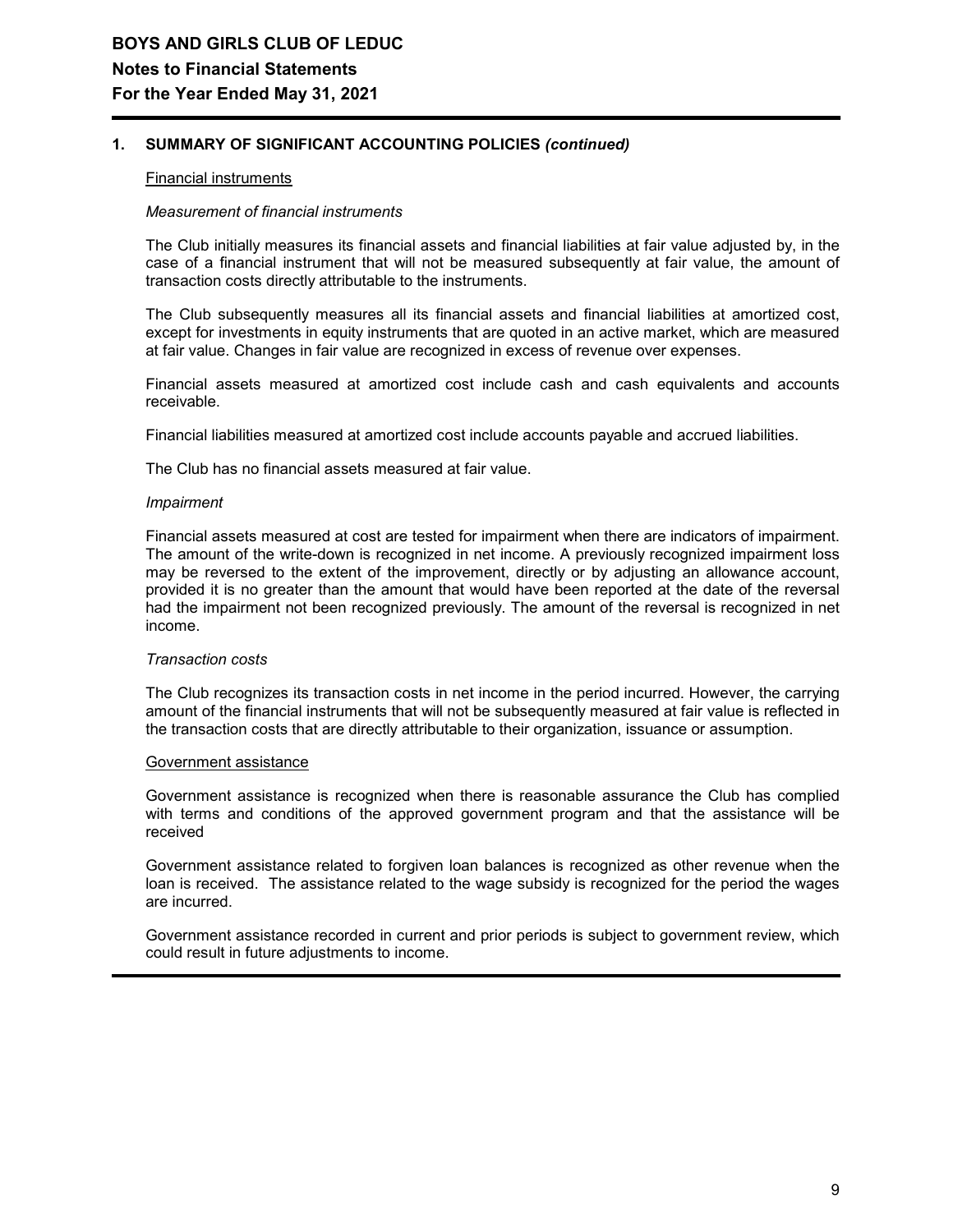# BOYS AND GIRLS CLUB OF LEDUC Notes to Financial Statements For the Year Ended May 31, 2021

## 2. CASH AND CASH EQUIVALENTS

|                                                                                                                                                                                |   | 2021                                                               | 2020                                                                  |
|--------------------------------------------------------------------------------------------------------------------------------------------------------------------------------|---|--------------------------------------------------------------------|-----------------------------------------------------------------------|
| ATB savings account<br>ATB chequing account<br>ATB NDA savings account<br>Undeposited funds<br>Paypal account<br>ATB Alberta Gaming, Liquor and Cannabis account<br>Petty cash | S | 507,284<br>249,074<br>155,258<br>25,310<br>22,905<br>16,388<br>278 | \$<br>278,067<br>108,532<br>154,484<br>22,612<br>961<br>28,600<br>346 |
|                                                                                                                                                                                |   | 976.497                                                            | \$<br>593.602                                                         |

## 3. ACCOUNTS RECEIVABLE

|                                                                                            |   | 2021                                              |   | 2020                             |
|--------------------------------------------------------------------------------------------|---|---------------------------------------------------|---|----------------------------------|
| Canada Emergency Wage Subsidy<br>Trade receivables<br>Accrued interest<br>Grant receivable | S | 21,777<br>400<br>$\blacksquare$<br>$\blacksquare$ | S | 8,305<br>1,639<br>1,804<br>4,375 |
|                                                                                            |   | 22.177                                            |   | 16.123                           |

## 4. LONG TERM INVESTMENTS

|                                   | 2021   | 2020    |
|-----------------------------------|--------|---------|
| Guaranteed Investment Certificate | $\sim$ | 100.000 |
|                                   |        |         |

The Guaranteed Investment Certificate matured on October 1, 2020.

## 5. TANGIBLE CAPITAL ASSETS

|                                                                                    | Cost                                         |   | Accumulated<br>amortization           | 2021<br>Net book<br>value |                               | 2020<br>Net book<br>value      |
|------------------------------------------------------------------------------------|----------------------------------------------|---|---------------------------------------|---------------------------|-------------------------------|--------------------------------|
| Automotive<br><b>Furniture and fixtures</b><br>Equipment<br>Leasehold improvements | \$<br>100,447<br>24,058<br>25,306<br>200,000 | S | 70,313<br>19,693<br>18,644<br>200,000 | - \$                      | 30,134<br>4,365<br>6,662<br>۰ | \$<br>50,575<br>3,969<br>6,478 |
|                                                                                    | 349,811                                      | S | 308,650                               |                           | 41,161                        | \$<br>61,022                   |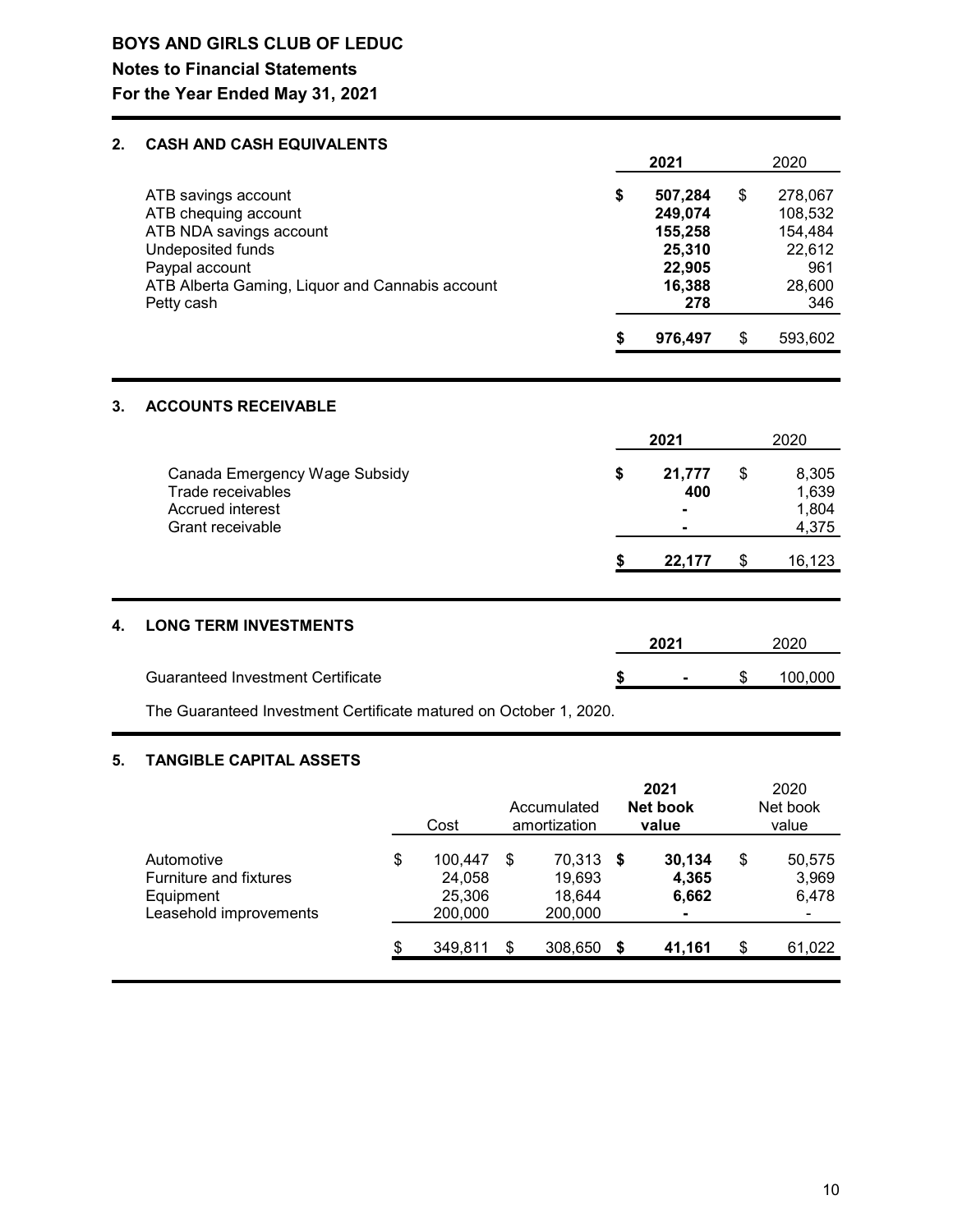## 6. ACCOUNTS PAYABLE AND ACCRUED LIABILITIES

|                                                                                                          | 2021 |                                     | 2020 |                                     |  |
|----------------------------------------------------------------------------------------------------------|------|-------------------------------------|------|-------------------------------------|--|
| Trade payables and accrued liabilities<br>Payroll source deductions<br>Wages payable<br>Vacation payable | \$   | 16,332<br>7.090<br>11,178<br>19.775 | \$   | 12,212<br>5.977<br>10,280<br>12,836 |  |
|                                                                                                          | S    | 54,375                              | S    | 41,305                              |  |

## 7. DEFERRED REVENUE

Deferred revenue consist of externally designated funding received by the Club. These amounts are recognized as revenue as related program expenses are incurred. The changes in deferred contributions balance are as follows:

|                               | Opening      | Contributions | Revenue<br>recognized    |   | <b>Ending</b> |
|-------------------------------|--------------|---------------|--------------------------|---|---------------|
| Program fees                  | \$<br>7,700  | \$<br>36,775  | \$<br>22,065             | S | 22,410        |
| Membership fees               | 6,030        | 7.746         | 9.531                    |   | 4.245         |
| City of Leduc                 | 8,333        | 100,000       | 100,000                  |   | 8,333         |
| Casino and raffle             | 28,601       | 1,782         | 14,000                   |   | 16,383        |
| Family Resource Network grant | 4,397        | 97,500        | 88,111                   |   | 13,786        |
| Jays Care Foundation          |              | 10,000        | $\overline{\phantom{a}}$ |   | 10,000        |
|                               | \$<br>55,061 | \$<br>253,803 | \$<br>233,707            | S | 75,157        |

## 8. DEFERRED CAPITAL CONTRIBUTIONS

Deferred capital contributions represents funding received, which have been designated for the purchase of a transportation bus. The funding is deferred, and recognized as revenue at the same rate as the asset to which it relates is amortized. Details of the changes to the account are as follows:

|                                                 | 2021 |                |    | 2020    |  |  |
|-------------------------------------------------|------|----------------|----|---------|--|--|
| Balance, beginning of year                      | \$   | 25,644         | \$ | 26,993  |  |  |
| Add:<br>Capital contributions received<br>Less: |      | $\blacksquare$ |    | 4,500   |  |  |
| Amortization of deferred capital contributions  |      | (5,849)        |    | (5,849) |  |  |
| Balance, end of year                            | \$   | 19,795         | \$ | 25,644  |  |  |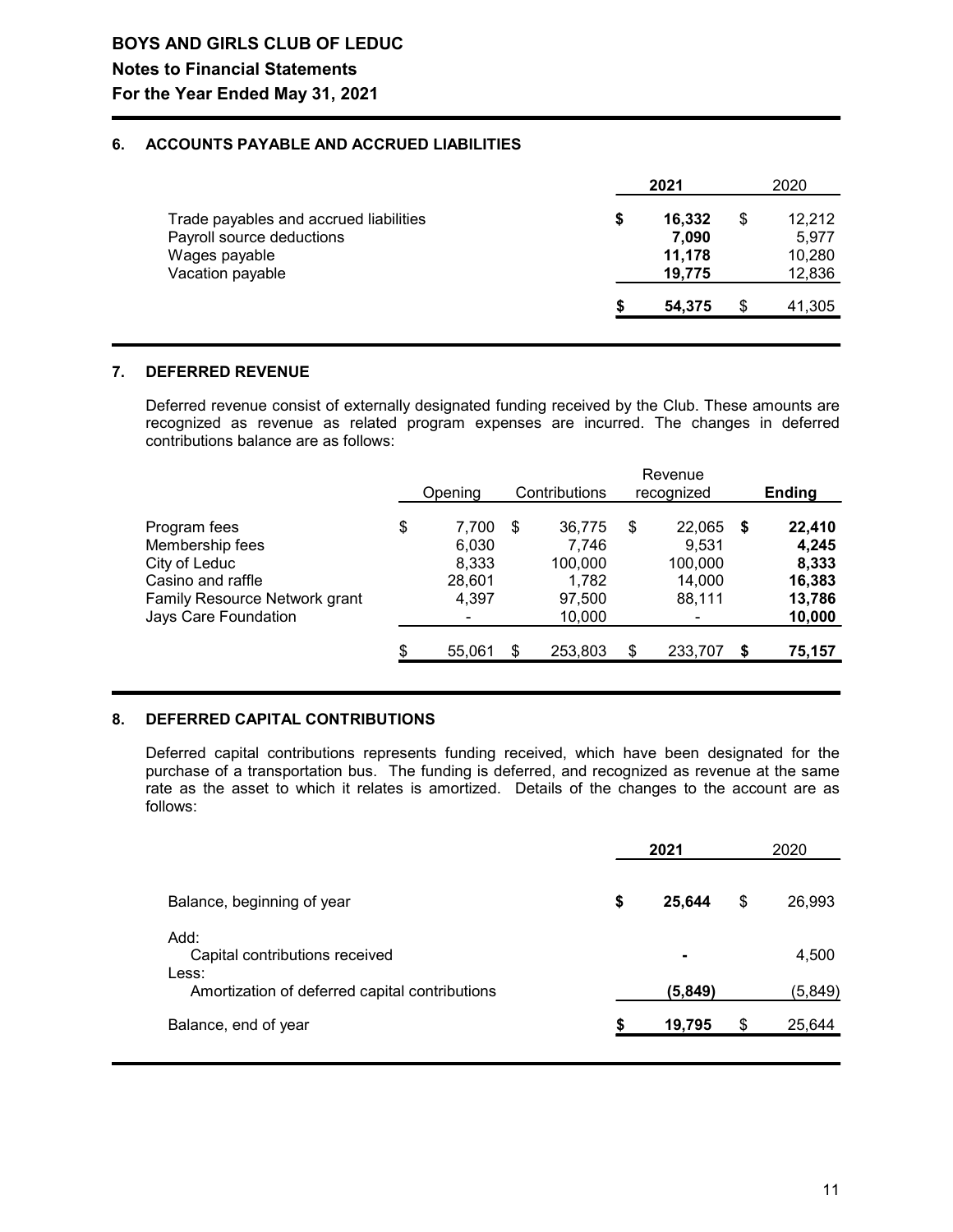## 9. RELATED PARTY TRANSACTIONS

Related parties of the Club include board members, management, and the Boys and Girls Clubs of Canada ("BGCC"). The Club pays annual membership dues to BGCC. During the year, annual dues paid were \$2,747 (2020 - \$2,810). The Club also receives funding from BGCC through national corporate partnerships that BGCC has developed with various organizations. During the year, funding received from BGCC was \$96,550 (2020 - \$39,875). Also, during the year, \$NIL (2020 - \$3,850) of donations were received from the board members. These transactions are in the normal course of operations and are measured at the exchange amount, which is the amount of consideration established and agreed to by the related parties.

## 10. GRANTS

|                                                                                                                                                                                                                                                                                         | 2021                                                                                       |    | 2020                                                      |  |
|-----------------------------------------------------------------------------------------------------------------------------------------------------------------------------------------------------------------------------------------------------------------------------------------|--------------------------------------------------------------------------------------------|----|-----------------------------------------------------------|--|
| City of Leduc<br>Boys and Girls Club of Canada<br>Family Resource Network grant<br>United Way of The Alberta Capital Region<br>Government of Canada<br>The Rogers Foundation<br>PC Children's Charity<br><b>Canadian Tire Jumpstart Charities</b><br>Alberta Blue Cross Community Roots | \$<br>100,000<br>96,550<br>88,111<br>80,300<br>32,719<br>25,000<br>6,420<br>5,000<br>5,000 | \$ | 100,000<br>39,875<br>10,603<br>66,860<br>32,454<br>11,065 |  |
| Family and Community Support Services Association of<br>Alberta<br>Second Glance<br>Government of Alberta                                                                                                                                                                               |                                                                                            |    | 10,000<br>3,000<br>2,983                                  |  |
|                                                                                                                                                                                                                                                                                         | 439.100                                                                                    | \$ | 276.840                                                   |  |

## 11. FINANCIAL INSTRUMENTS

It is management's opinion that the Club is not exposed to significant currency, interest, market or other price risk through its financial instruments. The following analysis provides information about the Club's risk exposure and concentration as of May 31, 2021.

## Credit risk

The Club is exposed to credit risk on its term deposits and accounts receivable. Credit risk associated with accounts receivable is minimized as these receivables are from patrons who receive benefit from the Club or from the government agencies in which default will be unlikely.

## Liquidity risk

Liquidity risk is the risk that the Club cannot meet a demand for cash or fund its obligations as they come due. The Club's management monitors cash flows on a regular basis to ensure the Club has enough readily available funds to cover its financial obligations as they come due. There has been no change to liquidity risk from prior years.

There are no significant changes in the risk profile of the financial instruments of the Club from the prior year.